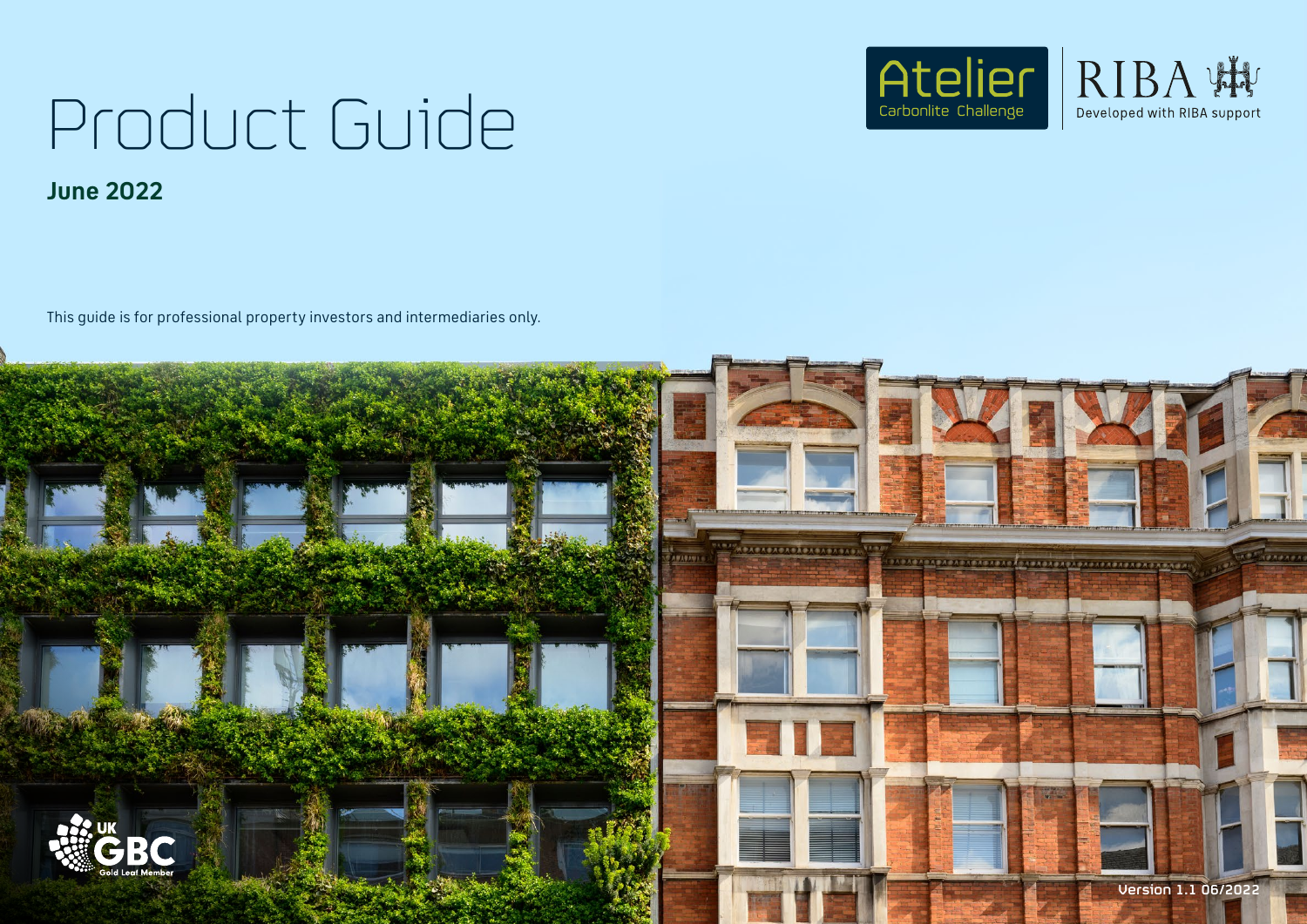## Atelier Carbonlite Challenge

COP26 in November 2021 is driving a global response to what the UN Secretary-General calls a **"Code Red for humanity" – the climate emergency**.

For two centuries, human activity has slowly but irreversibly changed the Earth's climate. Now, we're in critical territory. Greenhouse gas emissions from fossil-fuel burning are choking our planet and putting billions of people at immediate risk.

Amid the rhetoric and statements of intent, there is agreement on one thing: the best way to limit the damage is to slash the amount of carbon released into the atmosphere. The UK is one of many countries to have made a **legal commitment to reduce its carbon emissions to net zero by 2050**.

Hitting that target requires a national effort, and we in the property sector have a big part to play, as the sector is responsible for 40% of the UK's carbon emissions.

Experts say that through a combination of regulation and demand from investors and buyers, **net zero will become the norm across the industry within a few years**.

Commercial real estate is progressing towards zero carbon readiness, but the pace has been slower in the residential sector, where there are still some challenges to overcome.

But imagine if housebuilding were to follow the lead of commercial real estate, by actively encouraging and facilitating low-carbon construction and operation, while also rewarding both developers and end-users who **choose to go green**.

Imagine if we could create a real and direct link between greener housing developments and the global targets for net zero, without impacting the commercial viability of the UK's vibrant housing sector.

Imagine if smart capital, seeking sustainable financial and non-financial returns, could find a home that delivers all of that by building greener homes.

### **Introducing Atelier Carbonlite Challenge**.

True to our guiding principles to be **bold, brave and better**, we are proud to bring to market an innovation that supports and rewards ambitious developers who want to reduce the carbon footprint of the homes they build.

"We want to lead the reduction of carbon in residential homes by connecting smart capital seeking sustainability, with the most ambitious low-carbon property developers."

With **Atelier's Carbonlite Challenge sustainable development loan**, our ambition and our challenge are to cut carbon in the built environment, by seamlessly **connecting capital seeking low-carbon opportunities with the most ambitious low-carbon property developers**.

It's this simple: **the more carbon-neutral your scheme is, the more you are rewarded financially**. Happy capital and happy homeowners, enhancing your reputation while helping the planet and driving the UK forward in its quest to get to net zero.

Preparing the **Carbonlite Challenge** has been quite a journey. Building a solution this complex required us to team up with some of the industry's top experts, and forge a collaboration to successfully make building lower-carbon homes financially attractive and deliverable.

### **The Royal Institute of British Architects (RIBA), Savills, EY, Paragon Building Consultancy, M&G Investments and**

**Allen & Overy** have worked closely with us to design, build and test our solution, and we're confident that we have created something that can help you achieve your carbon-neutral goals with a genuinely sustainable finance solution.

While the journey to get here has been a huge challenge, we've done the **forward thinking**, and we've created a platform to make it simple and seamless for you.



## Key facts



of global carbon emissions; greener methods of construction are key to driving sustainability (Osborne Clarke)



new homes a year until 2031 (National Housing Federation)

of the UK's carbon emissions (UKGBC)



The production of cement is responsible for

The UK needs to build

**340,000 199%** 

Customers pay more for property energy efficiency, and



of residential occupiers say green credentials have become more important (Savills)



The built environment is responsible for

### **8%**

**40%**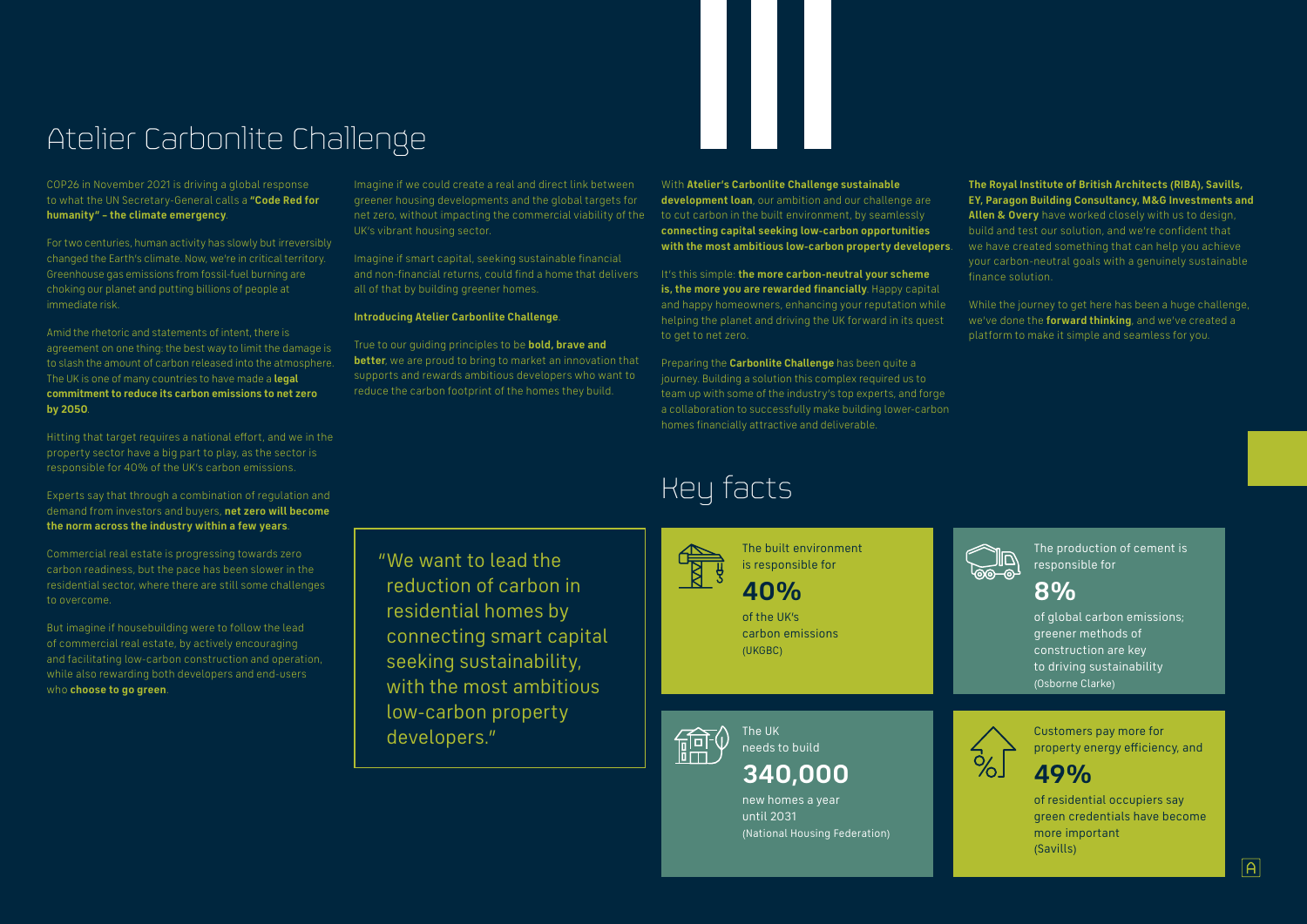## Carbonlite Challenge Scorecard

The performance targets quoted within the table are aligned with the RIBA 2030 Climate Challenge v2 (2021 edition), which is referred to throughout this document as the RIBA Challenge v2.

See https://www.architecture.com/-/media/files/climate-action/riba-2030-climate-challenge.pdf

The targets are to be attained in-use, based where relevant on best practice predicted usage for the 12 months post-completion. Projects that enable this level of in-use performance to be achieved when occupied, are classified within the Carbonlite Challenge scorecard as 'enabled' and 'on track'.

|                                       |                                 | <b>Current Business As Usual</b> | Performance (compliance route) | RIBA                                       |       | On track against<br>RIBA Challenge v2<br>2025 target | RIBA                     |                | On track against<br>RIBA Challenge v2<br>2030 Target                                    | <b>ELIGIBILITY CRITERIA</b>                                                                                                             |                           |  |
|---------------------------------------|---------------------------------|----------------------------------|--------------------------------|--------------------------------------------|-------|------------------------------------------------------|--------------------------|----------------|-----------------------------------------------------------------------------------------|-----------------------------------------------------------------------------------------------------------------------------------------|---------------------------|--|
|                                       |                                 |                                  |                                |                                            |       |                                                      |                          |                |                                                                                         | <b>ITEM</b>                                                                                                                             | <b>CRITERIA</b>           |  |
| <b>Sustainability Outcome Metrics</b> |                                 |                                  |                                |                                            |       |                                                      |                          |                |                                                                                         | <b>Sustainability Charter</b>                                                                                                           | Agreement to opt in       |  |
| <b>Operational energy</b>             | 120 $kWh/m^2/y$                 |                                  |                                | $<$ 60 kWh/m <sup>2</sup> /y               |       | $<$ 35 kWh/m <sup>2</sup> /y                         |                          |                | <b>Sustainability Score</b>                                                             | C grade or higher                                                                                                                       |                           |  |
| $kWh/m^2/y$                           |                                 |                                  |                                |                                            |       |                                                      |                          |                | <b>LENDING CRITERIA</b>                                                                 |                                                                                                                                         |                           |  |
|                                       |                                 |                                  |                                |                                            |       |                                                      |                          |                |                                                                                         | <b>ITEM</b>                                                                                                                             | <b>CRITERIA</b>           |  |
| <b>Embodied Carbon</b>                |                                 |                                  |                                | $<$ 800 kgCO <sub>2</sub> e/m <sup>2</sup> |       | $<625 \text{ kgCO}_{2} \text{e/m}^2$                 |                          |                | Security                                                                                | 1st legal charge, guarantees                                                                                                            |                           |  |
| kgCO <sub>2</sub> e/m <sup>2</sup>    | 1,200 $kgCO_2$ e/m <sup>2</sup> |                                  |                                |                                            |       |                                                      |                          | Security types | Residential only in pilot phase                                                         |                                                                                                                                         |                           |  |
|                                       |                                 |                                  |                                |                                            |       |                                                      |                          |                | Project types                                                                           | Ground-Up Development only<br>during pilot phase                                                                                        |                           |  |
| <b>Potable water use</b>              |                                 |                                  |                                |                                            |       |                                                      |                          | <75 l/p/day    |                                                                                         | Treatment of interest                                                                                                                   | Rolled or serviced        |  |
| Litres/person/day                     |                                 | $125$ l/p/day                    |                                | <95 l/p/day                                |       |                                                      | Interest type            |                |                                                                                         | Fixed                                                                                                                                   |                           |  |
|                                       |                                 |                                  |                                |                                            |       |                                                      |                          |                |                                                                                         | Gross loan to GDV                                                                                                                       | 70%                       |  |
|                                       |                                 |                                  |                                |                                            |       |                                                      |                          |                | Max loan to total cost                                                                  | 90%, 100% development costs                                                                                                             |                           |  |
| <b>Commercial Terms</b>               |                                 |                                  |                                |                                            |       |                                                      |                          |                |                                                                                         | Min/Max loan term                                                                                                                       | 12-24 months              |  |
|                                       | Up to                           | Up to                            | Up to                          | Up to                                      | Up to | Up to                                                | Up to                    | Up to          | Up to                                                                                   | Min/Max loan size                                                                                                                       | £3m - £10m                |  |
| <b>LTGDV</b>                          | 60%                             | 65%                              | 70%                            | 60%                                        | 65%   | 70%                                                  | 60%                      | 65%            | 70%                                                                                     | Third-party mezzanine<br>and second charges                                                                                             | Considered                |  |
| 1. Minimum Standard Rate              | 7.49%                           | 7.75%                            | 8.49%                          | 7.49%                                      | 7.75% | 8.49%                                                | 7.49%                    | 7.75%          | 8.49%                                                                                   | Geographical lending areas                                                                                                              | England, Scotland & Wales |  |
| 2. Carbon & Sustainability Rebate     | 0%                              | 0%                               | 0%                             | 1.50%                                      | 1.50% | 1.50%                                                | 2.00%                    | 2.00%          | 2.00%                                                                                   | <b>Current lending preferences</b>                                                                                                      |                           |  |
| 3. Effective Interest Rate (3=1-2)    | 7.49%                           | 7.75%                            | 8.49%                          | 5.99%                                      | 6.25% | 6.99%                                                | 5.49%                    | 5.75%          | 6.49%                                                                                   | • Projects designed by a RIBA Chartered Architect and supported by<br>a professional team capable of providing data relating to energy, |                           |  |
| <b>Minimum Standard Fees</b>          | 1% Arrangement 1.5% Exit        |                                  |                                | 1% Arrangement 1.5% Exit                   |       |                                                      | 1% Arrangement 1.5% Exit |                | carbon and sustainability<br>• Professional developers with a track record of ground-up |                                                                                                                                         |                           |  |

In exceptional circumstances, rate may be subject to loading, should any additional risk be identified during the credit process.

developments

• Smaller developments of residential houses and apartments

• Urban and brownfield locations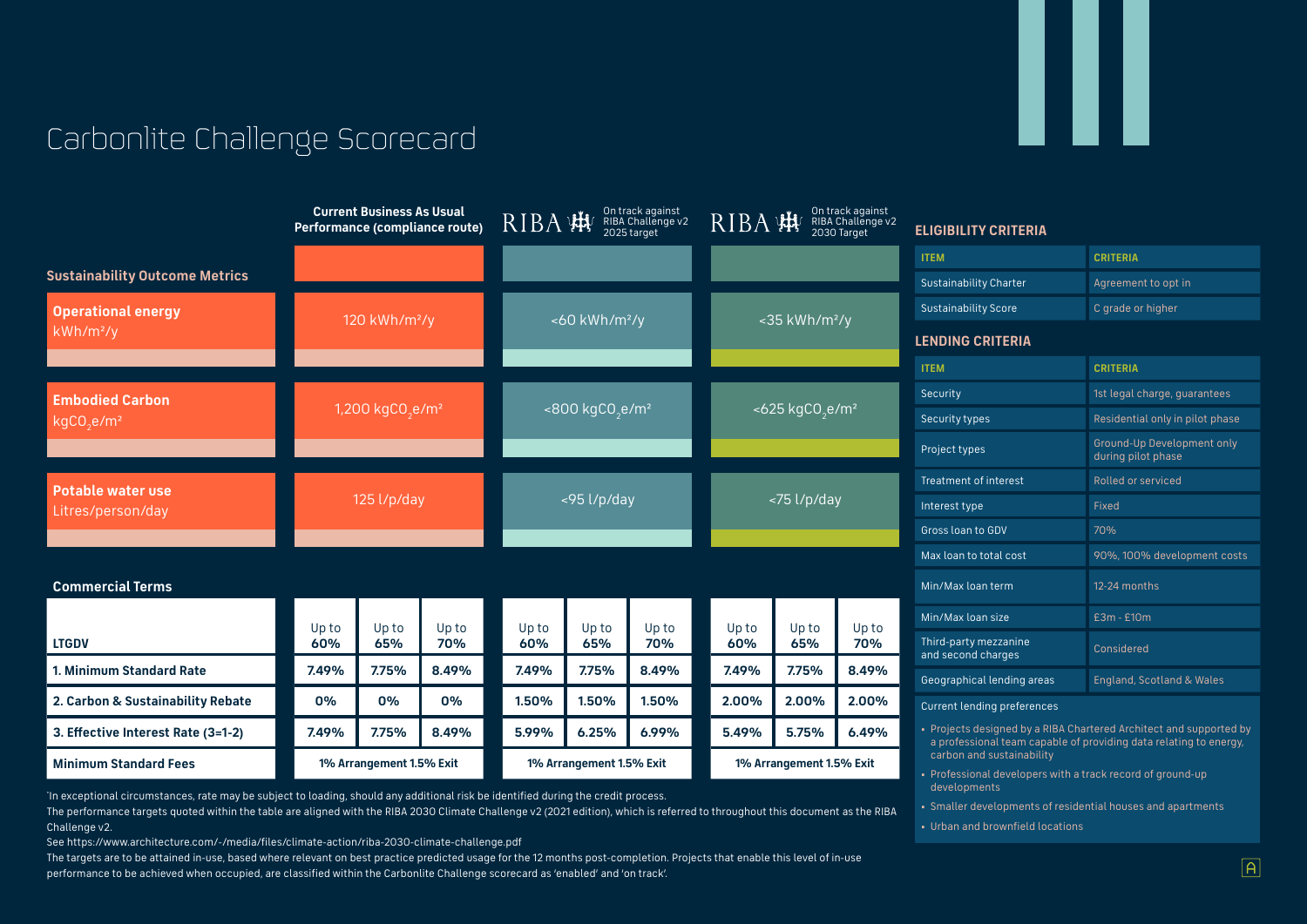## Carbonlite Challenge: How It Works

### 01 **Carbonlite Challenge Sustainability Charter**

To be eligible for the scheme, the borrower must agree to abide by the **Carbonlite Challenge Sustainability Charter**. The borrower must also seek to instil and promote the charter's principles, where appropriate, within the practices of its suppliers. Details are available at www.carbonlitechallenge.co.uk

### 02 **Carbon & Sustainability Assessment Form**

The borrower must submit a completed **Carbon & Sustainability Assessment Form**. The information is usually available from the project's professional team.









### 03 **Initial Carbon & Sustainability Assessment**

On receipt of a completed **Carbon & Sustainability Assessment Form**, Atelier will estimate the project's **Carbon & Sustainability Score**. The **RIBA 2030 Climate Challenge** targets are used for this assessment.

### 04 **Carbon Offsetting**

A score or part of a score can be improved using responsible and prudent carbon-offsetting techniques. These can be targeted to improve a score from being on track against the RIBA 2030 Climate Challenge v2 2025 target, to the 2030 target. Restrictions and limits apply. The lowest score determines the overall score. For example, if a project is scored as 'on track towards the RIBA 2030 Climate Challenge v2 2030 target' in all areas except one (that is scoring lower), the lower score applies.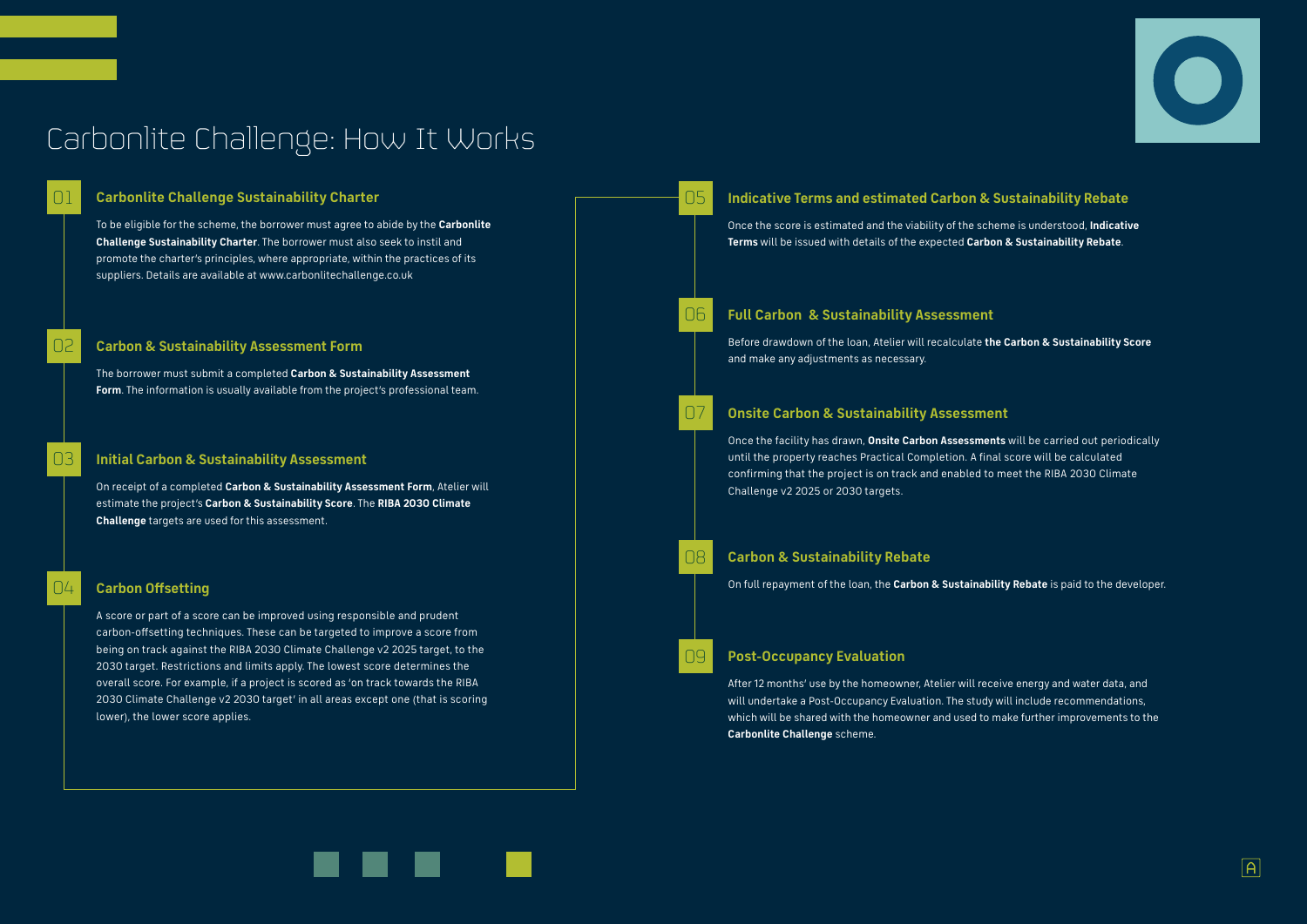

**Atelier has teamed up with a host of market-leading organisations to bring you this ground-breaking solution.** 

## Carbonlite Challenge Collaborators



**M&G Investments** Lead Investor



**SPF** Private Clients Real Estate Debt Advisory



**Carbon**  Funding Consultants Real Estate Debt Advisory







**Allen & Overy** Legal Advisory



**Savills**  Property Advisers



**Paragon**  Carbon & Sustainability Assessors



**EY**  Scheme Governance Review